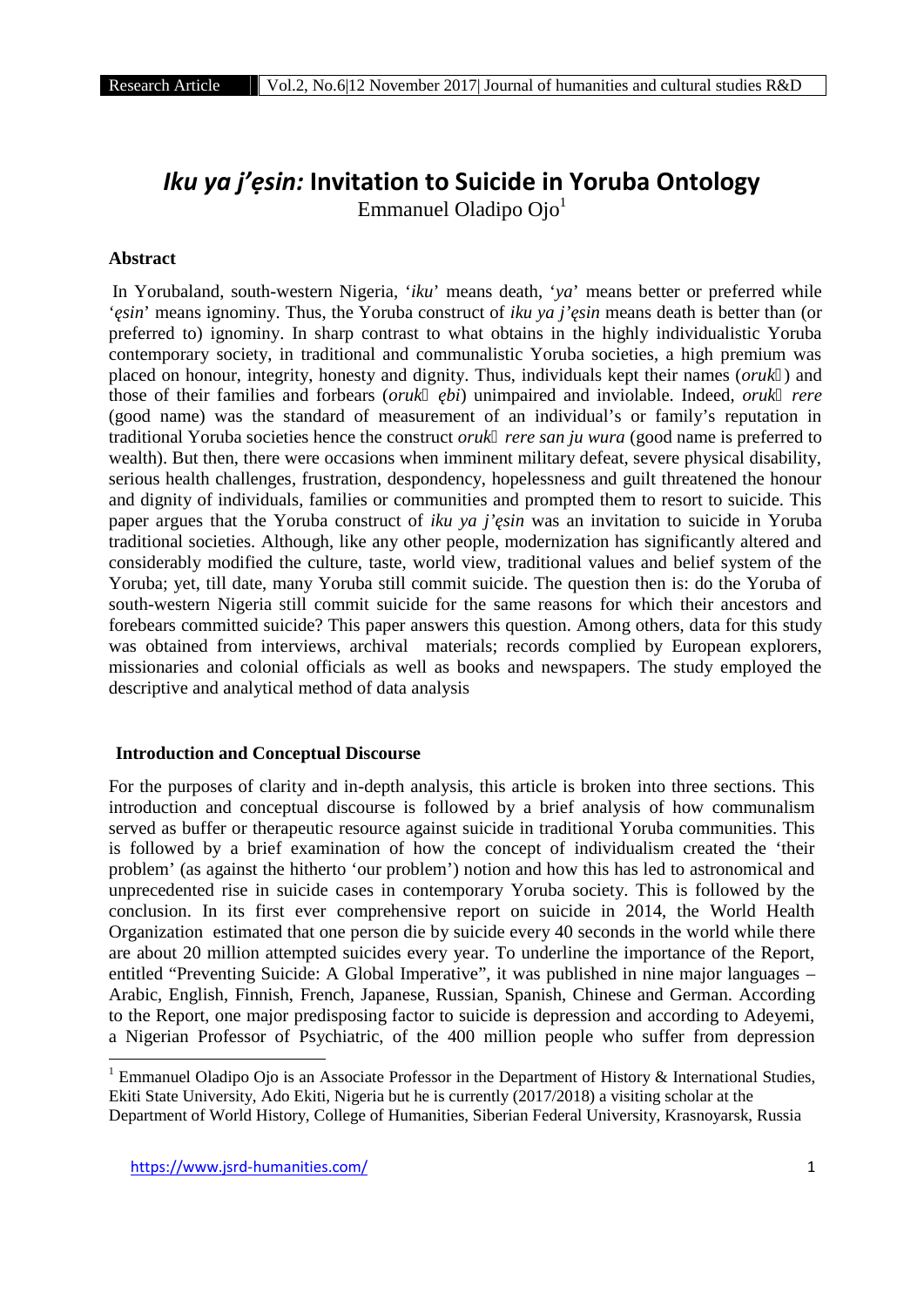worldwide,  $12\%$  (48 million) are Nigerians.<sup>2</sup> It is therefore not surprising that in recent times, there has been an unprecedented rise in suicide cases in Nigeria. The most cursory glance at Nigerian newspapers and other occasional and special publications would confirm this assertion. In its Editorial of 28 August 2015, *ThisDay* observed that "the rate at which Nigerians commit suicide is becoming alarming". The paper urged government at all levels "to address the predisposing factors". The *Nigerian Pilot* of 7 November 2015 also expressed grave concern over what it described as "increasing wave of suicide cases in Nigeria". The paper described the phenomenal rise in suicide cases in Nigeria as "worrying and disturbing". In an article entitled "Taking their own lives: Why are Nigerians committing suicide"? the *Osun Defender* of 10 January 2015 expressed the view that there was need for a critical analysis of the factors that 'now make many Nigerians to commit suicide'. Indeed, in an article titled "Suicide: A Rising Social Problem", the *Leadership* of 24 January 2015 wondered why Nigerians now rush to the gallows in large numbers. In a fairly lengthy piece in the *Vanguard* of 17 April 2017 titled "Suicide in the season of anomy", Tade Oludayo, a sociologist, opined that "suicide is on the increase during this anomic season" and urged the authorities to "take care of the social factors causing suicide". Although, suicide is a world-wide phenomenon with depression as the primary cause; it is now assuming the status of a pandemic in Nigeria. This study probes and juxtaposes the causes of suicide in traditional and contemporary Yoruba societies.

Our working hypothesis in this paper is Farberow's definition of suicide as "self–initiated and self-inflicted death".<sup>3</sup> As a historian, my main concern in this study is not with the etymological, sociological, scientific, philosophical, clinical, psychological or anthropological approaches to or aspects of suicide<sup>4</sup> but the link between the Yoruba construct of *ikú ya'j sin* and self-initiated and self–inflicted death. In effect, the paper deals with the ontological aspect of suicide in Yoruba traditional societies and in contemporary cosmopolitan Yorubaland. The name 'Yoruba' applies to the speakers of the Yoruba language whose traditional homeland is south–western Nigeria. They effectively occupy the six south western states of Lagos, Ogun, Oyo, Osun, Ondo and Ekiti while some are found in parts of Kwara and Kogi states.<sup>5</sup> In 2006, the Yoruba in south– western Nigeria numbered 27,511,992, representing about 19.65% of Nigeria's population.<sup>6</sup> There is also a Yoruba ire denta in the Republics of Togo and Benin separated from their kith and kin in Nigeria by the arbitrary boundaries drawn across the length and breadth of Africa following the 1884/85 Berlin Conference.<sup>7</sup> Of course, a massive Yoruba diaspora, which derived mainly from slavery and failure to return home from holy pilgrimages to Mecca, is found over a

**<sup>2</sup>** The Guardian & Nigerian Tribune, *Thursday, 22 October 2015*

<sup>&</sup>lt;sup>3</sup> N.L. Farberow (ed.) "Introduction", *Suicide in Different Cultures*, Baltimore & London: University Park Press, 1975, p. xii.

<sup>&</sup>lt;sup>4</sup> For a detailed anthropological approach to suicide, see Dorothy Counts "Suicide in Different Ages from a Cross–Cultural Perspective" in A.A. Leenaars (ed.), *Life Span Perspectives of Suicide, New York:* Springer Science+Business Media, 1991, pp 215-228.

<sup>5</sup> Kwara and Kogi States are in the North–Central zone of Nigeria. In the former, the Yoruba constitutes the single largest ethnic group with significant Nupe, Bariba and Fulani inhabitants. The latter is often called the 'Confluence State' due to the fact that the confluence of Rivers Niger and Benue occurs there. There are three main ethnic groups in the state – Ebira, Igala and Okun (Yoruba).

<sup>6</sup> Nigeria Population Commission: 2006 Census Figures, p. 12. Ekiti: 2,384,212; Lagos: 9,013,534; Ogun: 3,658,098; Ondo: 3,441,024; Osun: 3,423,535 and Oyo: 5,591,589.

<sup>7</sup> Robert Smith, *Kingdoms of the Yoruba*, London: Methuen & Co. Ltd., 1976, p. 12.

https://www.jsrd-humanities.com/ 2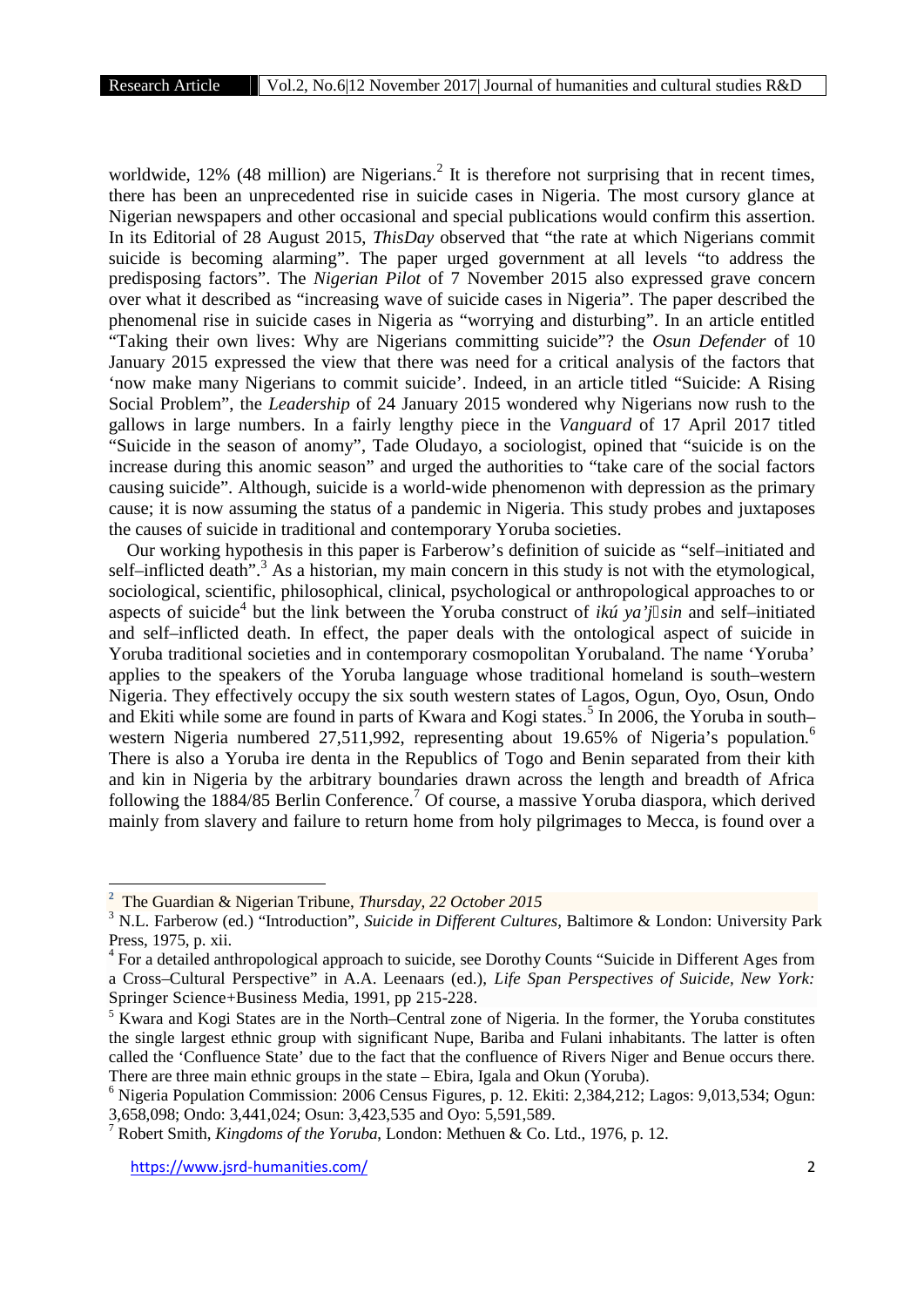wide area stretching from the Senegal to the Nile and from the Caribbeans to Brazil.<sup>8</sup> Raymond Ogunade describes the Yoruba as "highly intelligent, enlightened, organized and spiritually minded people...who have a lot of respect for humanity."<sup>9</sup>

Nothing about suicide is simple – neither its supposedly simple definition nor the deterioration in the thought patterns of suicides are altogether straight–forward or easily discernable. This may have informed the view that "suicide refers not to a single action but more broadly to a great many varied behaviors".<sup>10</sup> 'Suicide' may have derived from the Latin word '*suicidium*' – '*sui*' means 'self' and '*cidium*' means 'killing' hence the definition of suicide as the killing of oneself.<sup>11</sup> Literature on suicide particularly on the etymological, sociological, scientific, philosophical, clinical or psychological aspects of suicide is diverse and enormous. On the other hand, literature on the cultural aspect of suicide is sparse and thin. Since 1897 when Emile Durkheim published his trail blazer, *Suicide*, quite a great deal of works have been done on all aspects of suicide particularly since 1975 when Farberow (editor) published *Suicide in Different Cultures*. By every standard therefore, one may justifiably assert that suicide is a well–researched phenomenon in some climes. However, a cursory glance at available literature on the content and context of cultural aspect of suicide among the Yoruba and elsewhere reveals that it is grossly understudied. For instance, as extensive, comprehensive and vast as the scholarly works of Shneidman are, they are almost completely devoted to other aspects of suicide to the almost total exclusion of the cultural aspect. With well over two dozen publications on suicide between 1967 and 2008, Shneidman, who, by every standard, qualifies as the father of modern suicide studies, paid little or no attention to the cultural aspect of suicide. Indeed, in his major work, *Definition of Suicide*,<sup>12</sup> he asserted and defended a psychology-inclined definition of suicide. In his own study, Retterstol observed that "anyone working on suicide issues will benefit from studying the cultural aspects".<sup>13</sup> This may have informed Erminia's position that there was need to pay more attention to the cultural underpinnings of suicide. $^{14}$ 

Except for a few brisk and passing references to suicide among the Yoruba in extant literature; there are very few studies on the subject as it affects the Yoruba of south western Nigeria. Newspaper articles on suicide are what seem to be prevalent but, for obvious reasons, newspaper articles do not possess the objectivity, importance, intrinsic and academic value of research endeavours. Till date, the most comprehensive study on suicide among the Yoruba of south western Nigeria is probably that of Olomola.<sup>15</sup> In the study, Olomola discusses the strong communal spirit and hospitality that characterised pre–colonial Yoruba societies. According to

*Ibid.* Yoruba religion culture is particularly prevalent in Cuba. See, for example, "Cuba: Yoruba" Culture in the Caribbean" at http://www.dtcuba.com. This site was accessed on 13 September 2017.

<sup>9</sup> Raymond Ogunade, "Spirituality and Human Flourishing Among the Yoruba", Working Paper, Category A–3, Department of Religions, University of Ilorin, n.d., p. 2.

<sup>&</sup>lt;sup>10</sup> J.L. McIntosh, *Research on Suicidology: A Bibliography*, Westport CT: Greenwood Press, 1985, p. 25.

<sup>&</sup>lt;sup>11</sup> Online Etymology Dictionary at http://www.etymonline.com/index.php?=suicide

<sup>&</sup>lt;sup>12</sup> Edwin S. Shneidman, *Definitions of Suicide*, New York: John Wiley & Sons, 1985

 $13$  Nils Retterstøl, "Suicide in a cultural history perspective, part 1 Western culture; attitudes to suicide up to the 19th century" *Norwegian Journal Suicidologi, no. 2*, 1998, p. 31.

<sup>14</sup> Colucci, Erminia, "The cultural facet of suicidal behaviour: Its importance and neglect", *Australian e- Journal for the Advancement of Mental Health (AeJAMH),* 5(3), 2006, p. 58.

<sup>15</sup> G.I. Olomola, "Suicide in Yoruba Culture", *Africa: Revista do Centro de Estudos da USP*, 10, 1987.

https://www.jsrd-humanities.com/ 3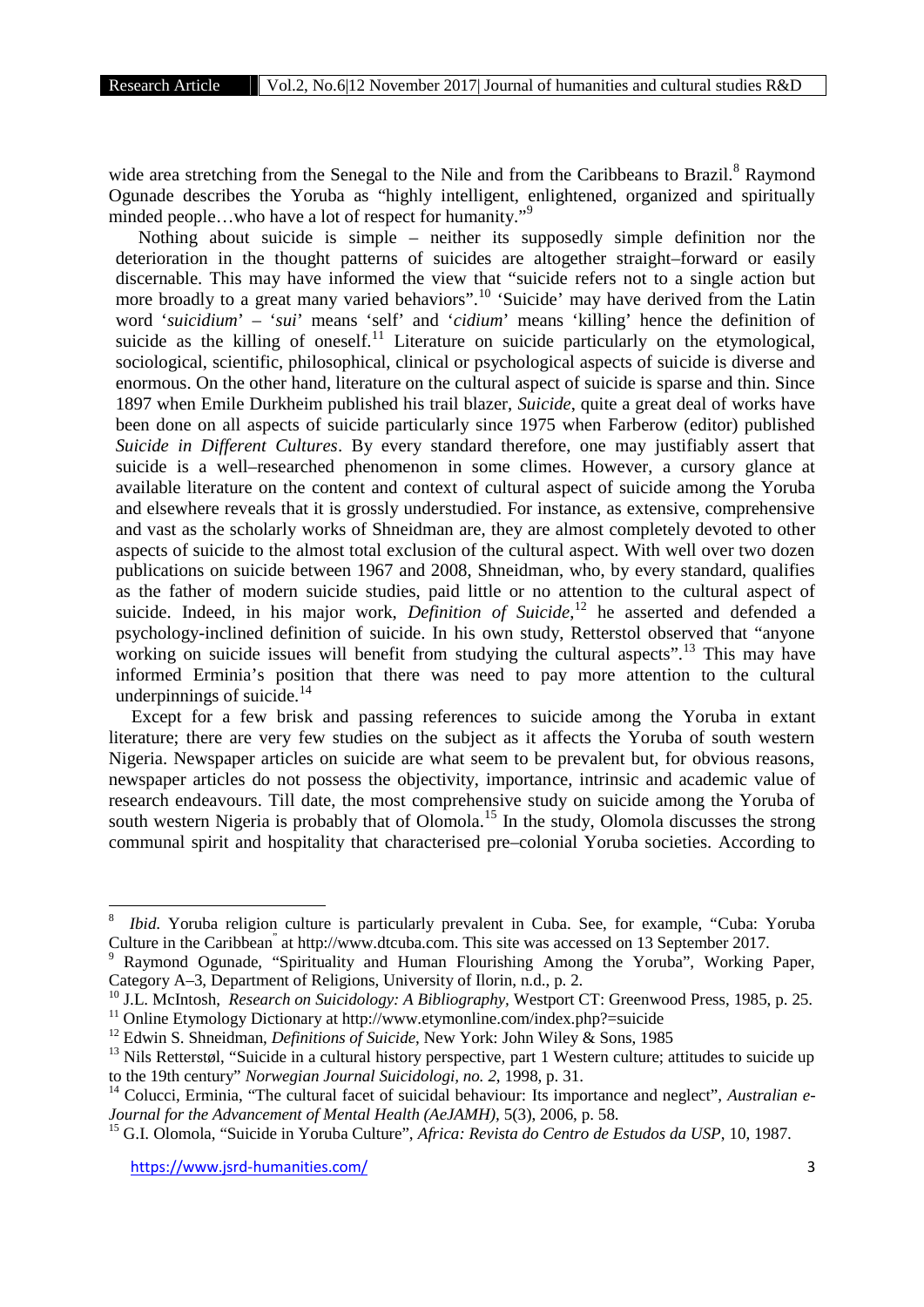him, a vast majority of the Yoruba lived out their lives among their kinsmen and relatives usually in large compounds each consisting of numerous families.<sup>16</sup>

Retterstøl has identified two types of suicide – social or institutionalized and personal or individual suicide.<sup>17</sup> According to him, the former involve suicides virtually demanded of the individual by society due to the individual's role in a group. This type of suicide has had general recognition in many cultures. Examples include the death of a widow, servant or slave because of the death of the master or lord. Other examples might be found in countries ravaged by famine and privation, where it was expected that the old or sick ones would sacrifice themselves so those who were younger and well would survive. When an old person no longer was able to follow the tribe, he or she would be left behind, either at his or her own initiative or the tribe's. This is the equivalent of what Durkheim calls altruistic suicide.<sup>18</sup> The second category of suicide identified by Retterstøl is what he calls personal or individual suicide – which generally stemmed from insufferable life situation found impossible to resolve through regular means, escape mechanisms, aggression toward others that one feels disappointed by, and not least mental ailments of various kinds. These are the equivalents of Durkheim's anomic or egoistic suicide. The insufferable life situation mentioned above may have informed the submission by Shneidman that suicide is caused by *psychache* which he describes as the "hurt, anguish, soreness, aching, psychological pain in the psyche, the mind – the pain of excessively felt shame, or guilt, or humiliation".<sup>19</sup> Gonsalves defines suicide as "the killing of oneself on one's authority"<sup>20</sup> while Halbawachs describes it as "all those cases of death resulting from action taken by the victim themselves and with the intention and prospect of killing oneself".<sup>21</sup> Thus, the role of 'self' is common to all the definitions and descriptions of suicide.

There are great convergences and divergences in the perception of suicide by various cultures. For example, while it is considered sinful and immoral in some; it is a crime in others yet in some others, it is a honourable way of exiting from certain insufferable situations. Generally, the Yoruba abhor suicide and express very strong and unwavering disapproval of it.<sup>22</sup> As far as the Yoruba are concerned, suicide is *ikú buburu*, evil death; *ikú gbigbona,* gory death; *ikú iya,* fatal death or *ikú itiju*, shameful death. Thus, suicides are not given descent burial neither are their relatives permitted to mourn or show any outward or external signs of grief. Indeed, traditional cleansing rites are performed by relatives of suicides to ward off re–occurrence. The Yoruba belief that suicides will be tormented in the hereafter since they are not admittable into God's resting abode. It must be added however that despite their strong disapproval of suicide, the Yoruba extol certain categories of suicide. Herein lies the paradox which this study will examine as it progresses.

*Ikú* and *iye* are antonyms among the Yoruba. Thus, *kú* means to die while *wa laye* or *ni iye* is to be alive although there is a borderline which the Yoruba renders as *wa laye bi eni ti o si* meaning that an individual is neither dead nor alive. This could be as a result of long-standing and debilitating health challenge or deep and unending material poverty both of which could

<sup>16</sup> *Ibid*, p. 55.

<sup>17</sup> Retterstøl, "Suicide in a Cultural History Perspective, Part 1"**,** p. 46.

<sup>&</sup>lt;sup>18</sup> Emily Durkheim, *Suicide: A Study in Sociology* (translated by John A. Spaulding and George Simpson), The Free Press, 1897, pp. 222–225.

<sup>19</sup> E.S. Shneidman, *Definition of Suicide*. New York: Wiley-Interscience, 1985, p. 202

<sup>&</sup>lt;sup>20</sup> M.A. Gonsalves, *Right and Reason: Ethics in Theory and Practice*, London: Merrill, 1986, p. 30

<sup>21</sup> M. Halbawachs, *Lee Causes du Suicide*, Alcon: Paris, 1930, p. 41

<sup>22</sup> Olomola, p. 53

https://www.jsrd-humanities.com/ 4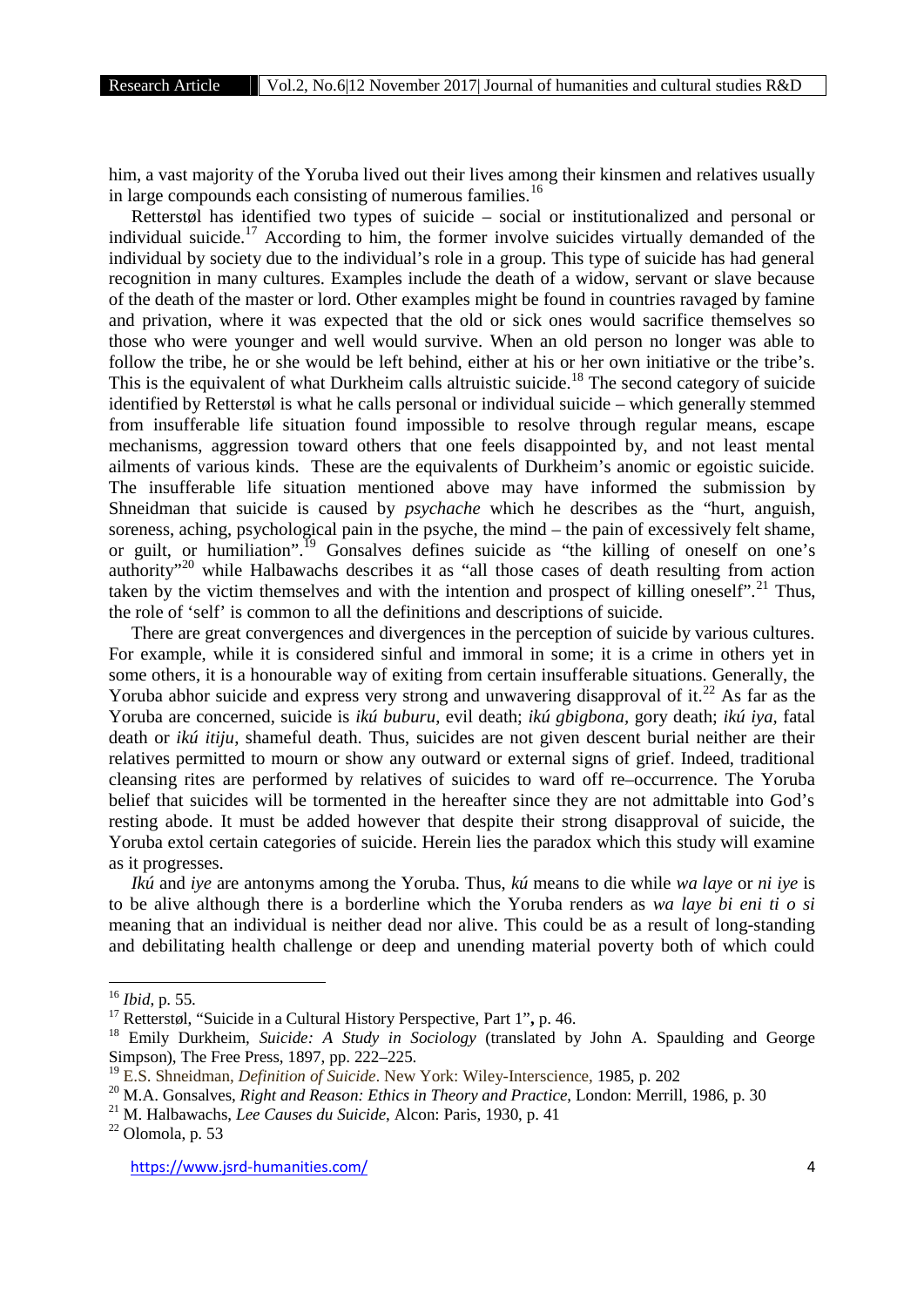make an individual decide to end his life. In Yorubaland, a*ye* denotes several things. It means the cosmos thus *agbaye* means the entire universe; the powers that be particularly dark power as well as the ceremonies, customs and practices of the world. The last interpretation is prevalent among Pentecostal Christians. The Yoruba describe the quality of life an individual lives in one of the following ways – *aye ir run/id ra* – a life of ease and comfort; *aye alaafia* – a life characterized by peace/good health and *aye iya* – life punctuated by insufferable conditions or situations either because of the absence of *ir run* or *id ra* (material comfort) or *alaafia* (peace or good health) or both. In the above categorization lies the decision and choice to either continue or cease to live. Barring any sudden rupture or upturn (for example loss of job), an individual who lives in *ir run* or *id ra* will, in all probability, want to continue to enjoy the comfort and material things at his disposal. Also, the one who has *alaafia* is at peace externally – with other people – and is free from severe ailments and terminal sicknesses. In this case, life is sacrosanct and desirous. On the other hand, an individual may have to grapple with *aye iya*. Generally, this means insufferable life situations – a life that is almost completely bereft of material wealth or comfort in which case the individual lacks the basic necessities of life. Sometimes, an individual could describe his life as *aye iya* if he contends with long standing or terminal ailments.

## **Communalism and collectivism: Therapeutic resources against suicide in traditional Yoruba societies**

Before the advent of western civilization and culture in Nigeria generally and Yorubaland specifically, a strong sense of brotherhood and hospitality prevailed in the society. Thus, there was a strong communal spirit which engendered the 'we' spirit, cooperation, friendship and help. Indeed, there was help every inch of the way in quanta far in excess of what was sometimes required. As Olomola has so pertinently pointed out, since the Yoruba hardly removed themselves from their roots, people never lacked relatives with whom they shared intimate feelings in times of joy and sorrow. This was one of the therapeutic resources available to the Yoruba. As pointed out by Olomola, the Yoruba took care of one another at all times and this unwavering and constant support provided the necessary assurance against problems of old age, unexpected illness and disaster. Indeed, even lepers lived among their kinsmen, mixed freely with them and raised their children.

Unemployment, which today is one of the major causes of depression and ultimately suicide was unknown in Yoruba traditional communities. No one was unemployed in the largely rural and agrarian communities and everyone enjoyed abundance. No one was left to him/her self and anyone who wore sullen looks was asked what the matter was with him/her and the "verbal ventilations that usually followed helped to assuage his feelings".<sup>23</sup> Olomola argued further that egoistic suicide – common among individuals who are not properly integrated into the society but are thrown on their own resources and living their lives to their hearts' contents – was unknown among the Yoruba.<sup>24</sup> Thus, living together in large numbers and looking after individual member's welfare and happiness insulated traditional Yoruba societies from impulses to suicide. However, Olomola's claim that anomic suicide – resulting from a feeling of extreme alienation coupled with utter despair and a sense of defeat – prevailed in pre–colonial Yoruba societies appears to contradict all the above and indeed the very thesis of his study.

 $23$  Olomola, p. 56

<sup>24</sup> *Ibid*

https://www.jsrd-humanities.com/ 5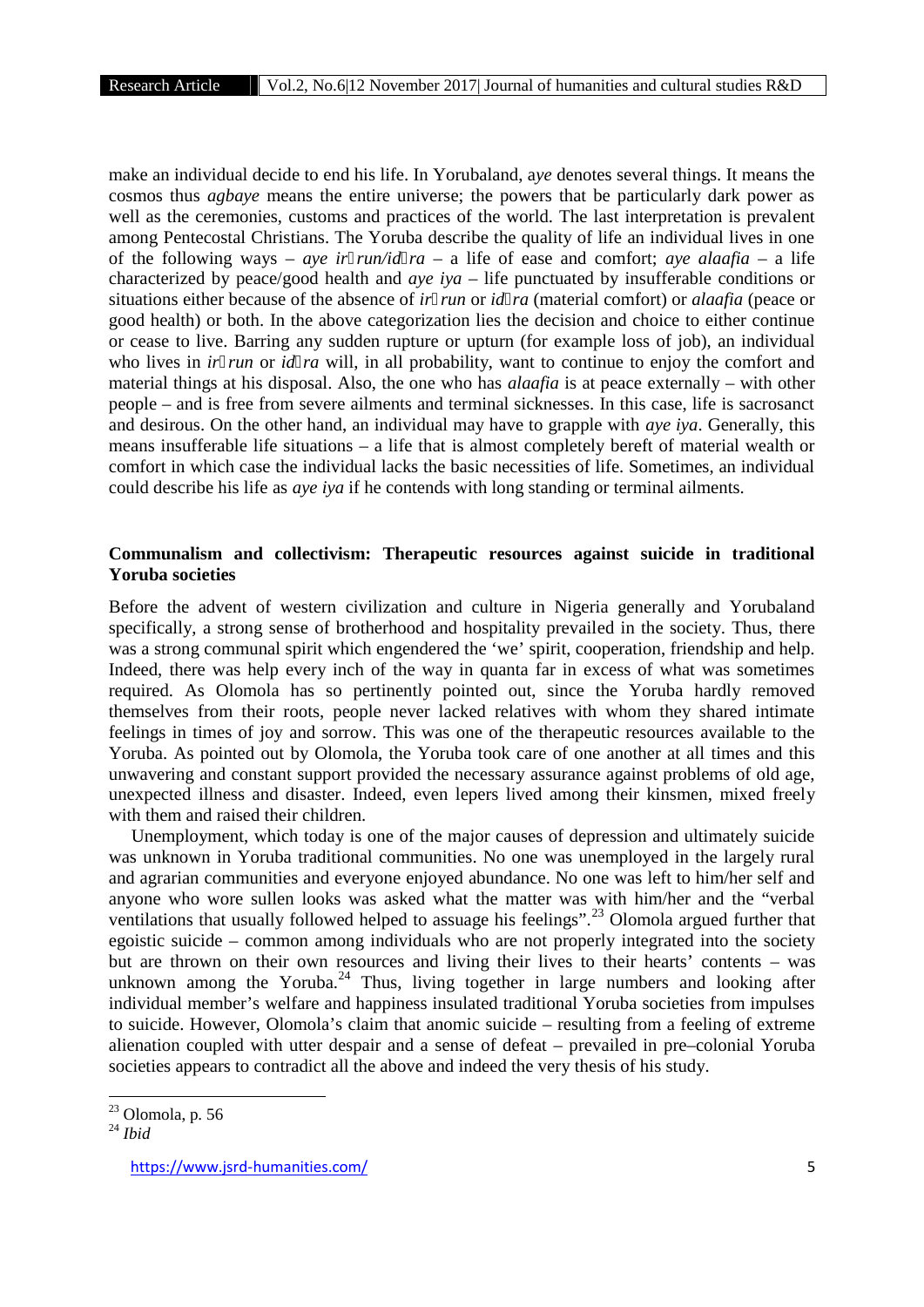Moreover, as Ezenwele and Nwadialor rightly pointed out, before the advent of western culture and civilization, a sense of brotherhood and hospitality prevailed in Africa. This 'wholesome human relations' was a leveler and leverage that ensured that every member of the society was captured in wealth generation and distribution.<sup>25</sup> Indeed, living and surviving together was the basis of African traditional societies including those of the Yoruba. Thus, in Yoruba traditional societies, "one is human because of others with others and for others and since we are therefore, I am". For example, the building of a hut or house for a kinsman, especially an old person or one who was relatively poor, was often seen as a collective responsibility that called for the contribution of many. Also, the whole community or kinsmen may mobilize a workforce to the farm of a dead relative or someone who was bereaved or fatally ill. Rees Anderson's story quoted below summarises the 'we' spirit in traditional Yoruba (African) societies:

> One day, a western anthropologist went to Africa to study the social behavior of an indigenous tribe. He proposed a game to the children and they willingly agreed to be part of it. He put a basket filled with fruits underneath a tree and told the children that whoever would reach the basket first would win the whole basket and could eat the fruits all by him– or herself. He lined them all up and raised his hand to give the start signal. Ready. Set. Go! The children took each other's hands and started running together. They all reached the basket at the same time. Then they sat down in a big circle and enjoyed the fruits together, laughing and smiling all the time. The anthropologist could not believe what he saw and he asked them why they had waited for each other as one could have taken the whole basket all for him– or herself. The children shook their heads and replied, "Ubuntu, how can one of us be happy if all the others are sad?<sup>26</sup>

The 'we' spirit described above was a potent buffer against lack, loneness, depression and suicide in traditional Yoruba societies. Indeed, Yoruba traditional society was so tightly constructed that a puncture from any angle posed a threat to the whole. Obviously the possibility of a member of the type of society described above developing unmanageable depression that could lead to suicide was almost exactly nil. People who committed suicide did so for reasons other than socio-economic or financial trauma.

However, the elaborate therapeutic resources that served as insurance against suicide in Yoruba traditional societies notwithstanding, there were instances of suicide in traditional Yoruba societies. One prominent cause of suicide was *aisan sin* or *aisan ti o gboogun*, incurable disease that brought ridicule and public shame to the sufferer. There was the story of Orogbangba Panam , a renowned hunter in Ire, a village about 50 kilometers north-west of Ado Ekiti, the capital of Ekiti State, south-west Nigeria. He was reputed for haunting in *igbo ran alagbara*, a thick and almost impenetrable forest that was home to very ferocious animals and always killed such animals like lion, tiger, leopard, etc. Indeed, his bravery and the regularity with which he killed wild animals earned him the sobriquet *k kiniun*, literally husband or

<sup>&</sup>lt;sup>25</sup> Elizabeth Ezenweke & Kanayo Nwadialor, "Understanding Human Relations in African Traditional Religious Context in the Face of Globalization: Nigerian Perspectives", *American International Journal of Contemporary Research*, Volume 3, No. 2, 2013

<sup>&</sup>lt;sup>26</sup> Rees Anderson, "Inside Traditional African Societies: The Absence of Greed", Occasional Papers, No. 22, 2012, p. 3.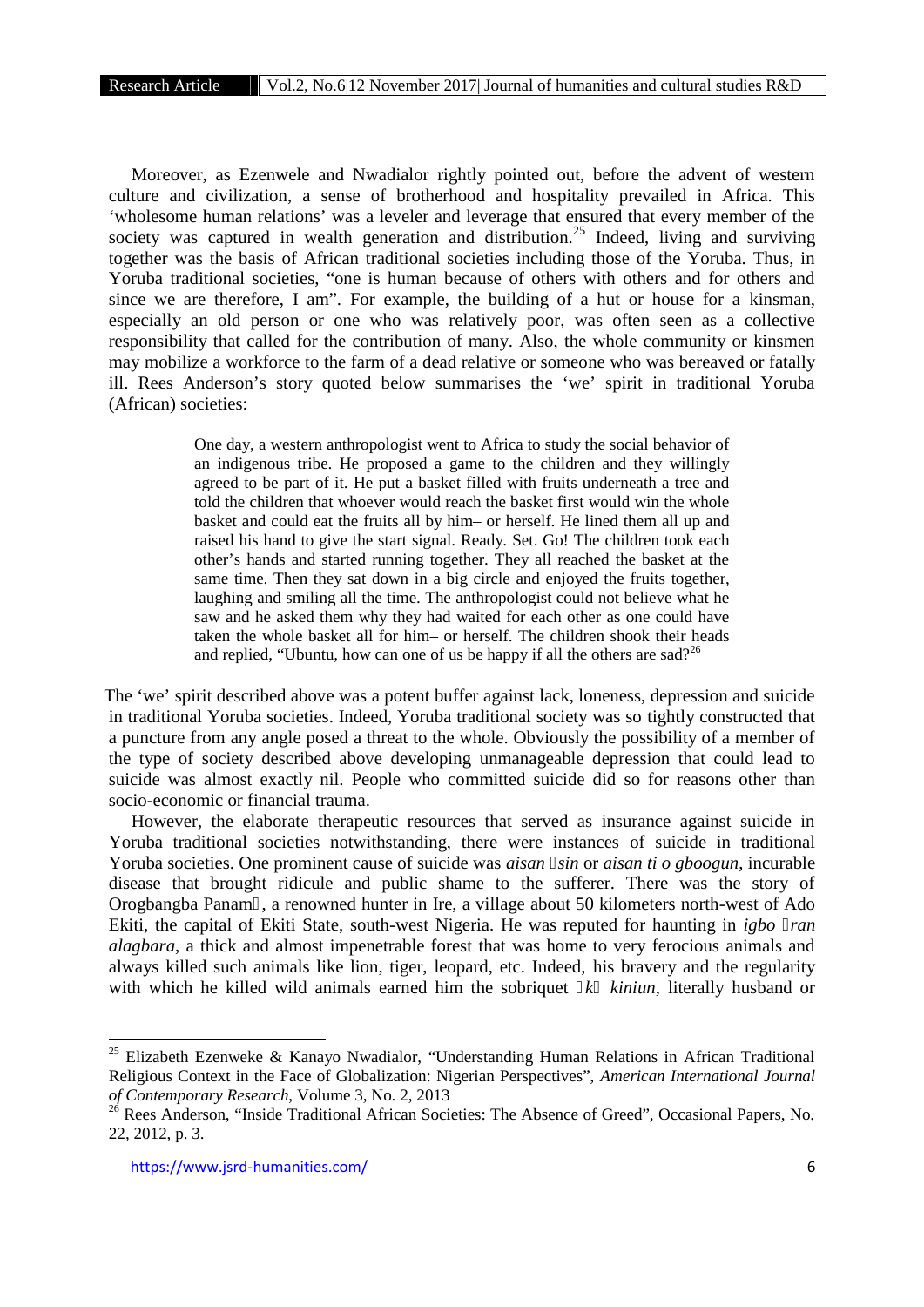master of lion.<sup>27</sup> Yet as brave and famous as Orogbangba was, he often suffered excruciating epileptic seizures particularly in the presence of his guests and friends who always visited him in large numbers to congratulate him on his bravery each time he killed any of the aforementioned animals.<sup>28</sup> Indeed, on a particular occasion in 1901, the seizure was unusually prolonged that Orogbangba sustained unprecedented bruises and injuries. When he eventually recovered, he was quoted to have said "*emi k kiniun l'e i i s deniyepere*" literally meaning "I, the husband and master of lion am rendered impotent and ridiculed by seizures?"<sup>29</sup> He committed suicide shortly afterwards.

A tradition in Ogbomoso, a city Oyo State, south-western Nigeria records the story of a couple, Arogbodo Arinloye and Fipatira Arinloye both of who were physically challenged – while the former had only seven fingers on his two toes; the latter had only one ear – but married on the understanding that they would never use their physical disabilities to insult or provoke each other.<sup>30</sup> After about 17 years of marriage and rearing of four children, they broke the 'understanding' between them. According to this tradition, an early morning heavy rainfall swept away Arogbodo's *as oogun*, charm cloth, which Fipatira had washed and spread outside to dry the previous day. The former was enraged on learning that his charm cloth, with which he could transform into something other than human and perform certain magical acts, was gone.<sup>31</sup> The couple went in search of the cloth for three days and returned home when it became obvious that they were not likely to find it. From that moment onwards, Arogbodo engaged Fipatira in a 'cold war' which broke into the open when the latter committed yet another error.

Having probably overworked on his farm during the 1893 farming season; Arogbodo fell fatally ill but began to recover after a while. In his effort to fully recover from his illness, Arogbodo had sought the services of an *Ifa* priest part of whose prescription was Arogbodo's total abstinence from palm oil and warned that the former could suffer a more fatal ailment if he disregarded his instruction. However, a few days after, apparently having forgotten the diviner's instruction, Fipatira added palm oil to her husband's soap and the latter had taken some morsels before realising that the soap contained palm oil, earlier forbidden for him.<sup>32</sup> In annoyance and knowing what fatal fate awaited him, Arogbodo called his wife 'one ear-deaf' who would have remembered the diviner's instruction if she had had two ears.<sup>33</sup> Fipatira reminded Arogbodo of the 'understanding' between them and said but for Arogbodo's incomplete toes, he would have been able to visit her in the kitchen and probably prevented the fatal error. Arogbodo became blind shortly afterwards and two weeks later, he committed suicide. The story went round everywhere in the neighborhood to the extent that many people now refereed to Fipatira as *ni to* p' *k* r, she who murdered her husband. To save her face and cease from the torment she bore everywhere she went, Fipatira committed suicide shortly afterwards.<sup>34</sup> Today, Arogbodo and Fipatira are portrayed as hero and heroine in Ogbomoso tradition. They are referred to as

<sup>&</sup>lt;sup>27</sup> Interview with Adeboloye Ariwalogba, 87, No. 33, Iyeni Quarters, Ire Ekiti, 22 April 2007. This story was confirmed by three other informants.

<sup>28</sup> *Ibid.*

<sup>29</sup> *Ibid.*

<sup>&</sup>lt;sup>30</sup> Interview with Jinadu Adubiaro, 88, No. 23, Isiwo Street, Ogbomoso, South–Western Nigeria, 22 February 2007.

<sup>31</sup> *Ibid.*

<sup>32</sup> *Ibid*. <sup>33</sup> *Ibid*

 $34$  This is a very popular story in Ogbomoso as virtually all my informants alluded to it.

https://www.jsrd-humanities.com/ 7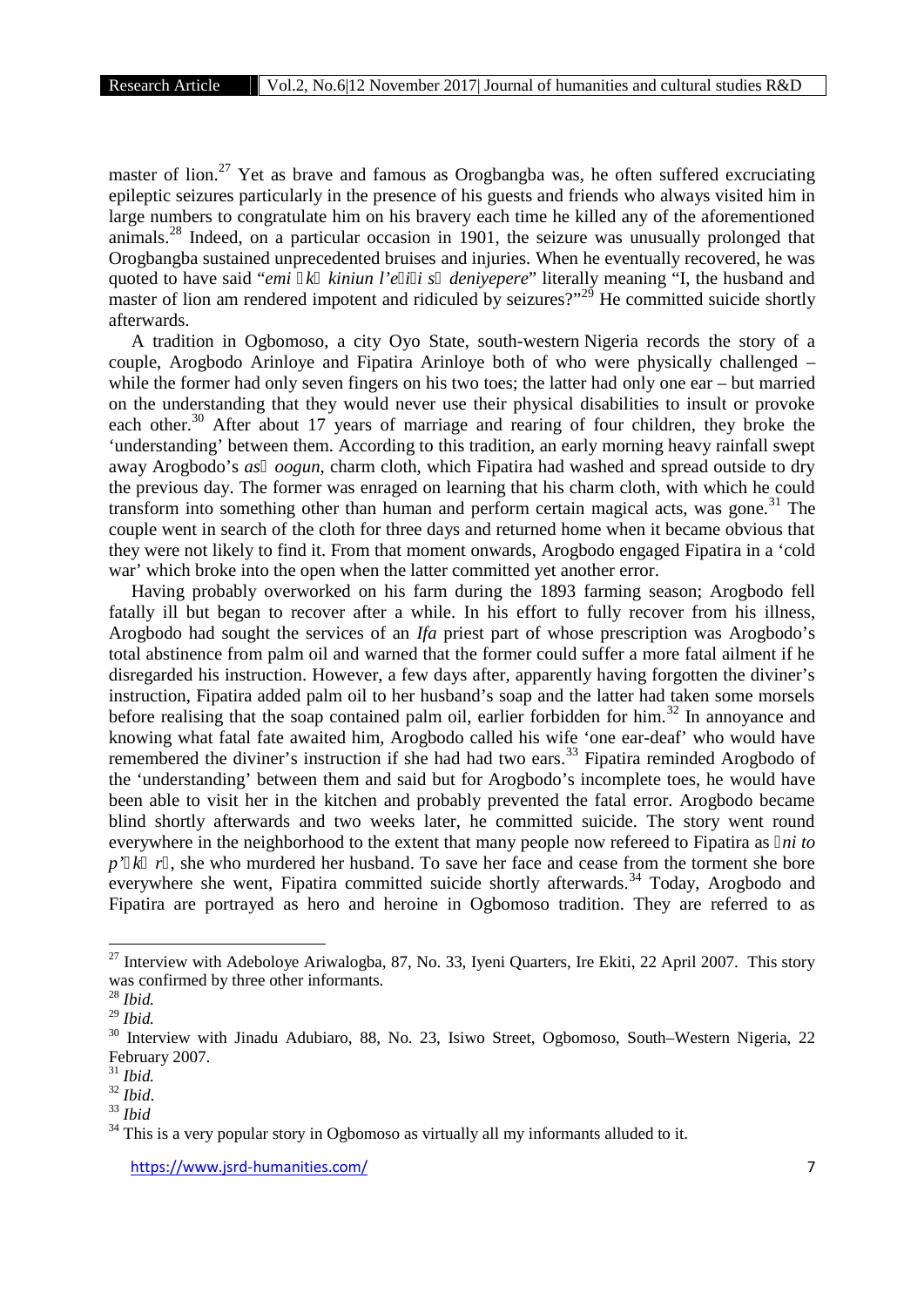*t k taya to tay* , husband and wife who excelled, thus validating Ajisafe's submission that "when a man finds life burdensome, disgraceful, and perilous to him, and consequently commits suicide he is given great credit and honour".<sup>35</sup>

The two instances cited above are cases of individuals who took to suicide as a result of the Yoruba concept of *ikú ya j' sin* – death is preferred to (better than) ignominy. The most horrific case of mass suicide in known history probably occurred in Aramoko, now headquarters of Ekiti West Local Government, about 26 kilometres to Ado-Ekiti, the capital of Ekiti State, south western Nigeria. It would be recalled that following the collapse of the Old Oyo Empire,<sup>36</sup> which, until the close of the eighteenth century, stood out as the most distinguished political achievement of the Yoruba–speaking people; the moral and military leadership of the empire disappeared. The Fulani thereafter made Ilorin a base from where they launched denigrating attacks against the Oyo–Yoruba country. One major consequence of this was that hundreds of thousands of refugees, fleeing from the Ilorin invaders, streamed into Yorubaland. Some of these settled in Ekiti, some in Ijesa, while some moved south–westwards where they founded such towns as Ijaye and Ibadan.<sup>37</sup> Eventually, Ibadan proved the most successful of these refugees' settlements and rapidly grew into a militarised principality. As a result of the atmosphere of insecurity that pervaded the length and breadth of Yorubaland which bore close similarities to that of pre–feudalism Europe which led to the emergence of serfdom and manorialism, citizens willingly offered themselves as subordinates to war chiefs. Each war chief had his own professional army made up of his sons, relatives, captives in war and freeborn youths.<sup>38</sup> Thus, the Ibadan army, an amalgam of several private armies, soon became the overriding power and terror in the whole of Yorubaland.

Having replaced the Old Oyo Empire as the police and defender of the Yoruba country, Ibadan soon embarked on an aggressive expansionist policy such that by 1870, large areas of Ijesa, Igbomina, Ekiti and Akoko had come under the control of Ibadan. After the Ibadan–Ijaye War of  $1860-65^{39}$  in which the latter town was destroyed, Ibadan emerged as the greatest single military power in Yorubaland and established an empire that covered the greater parts of what was left of the former territories of the Old Oyo Empire. As part of its constant expansionist agenda, Ibadan armies decided to launch a sudden and potentially destructive military campaign

<sup>35</sup> K. Ajisafe, *The Laws and Customs of the Yoruba People,* London & Lagos: Rutledge & C.M.S. Bookshop, 1924, p. 32.

<sup>&</sup>lt;sup>36</sup> The Oyo Empire was a large West African empire founded in approximately 1300 C.E and the largest West African empire to exist in present day Yorubaland. It was also the most important and authoritative of all the early Yoruba political entities. Beginning as simply the city of Oyo, it rose to prominence through wealth gained from trade with both its African neighbours as well as European nations such as Spain and Portugal. Because of its wealth and military skill, the Oyo Empire was the most politically important and assertive Yoruba state from the mid-seventeenth to the late eighteenth century, exercising control not only over other Yoruba states, but also over the Fon Kingdom of Dahomey in present day Benin Republic.

<sup>&</sup>lt;sup>37</sup> G.O.O. Olomola, "Aduloju of Ado-Ekiti. A Case Study of an Ekiti Warrior Chief of the Nineteenth Century", Original Essay for the B.A. History, University of Ife, Ile-Ife, June. 1967, pp. 3–4. <sup>38</sup> *Ibid*

<sup>39</sup> For an analysis of the causes and course of the Ijaye War, see E.A. Ayandele, *Nigerian Historical Studies*, pp. 50–52. For a comprehensive analysis of all the issues involved in the war, see J.F.A. Ajayi & Robert Smith, *Yoruba Warfare in the 19th Century*, Ibadan: Ibadan University Press, 1973*,* Part II, pp. 59– 122.

https://www.jsrd-humanities.com/ 8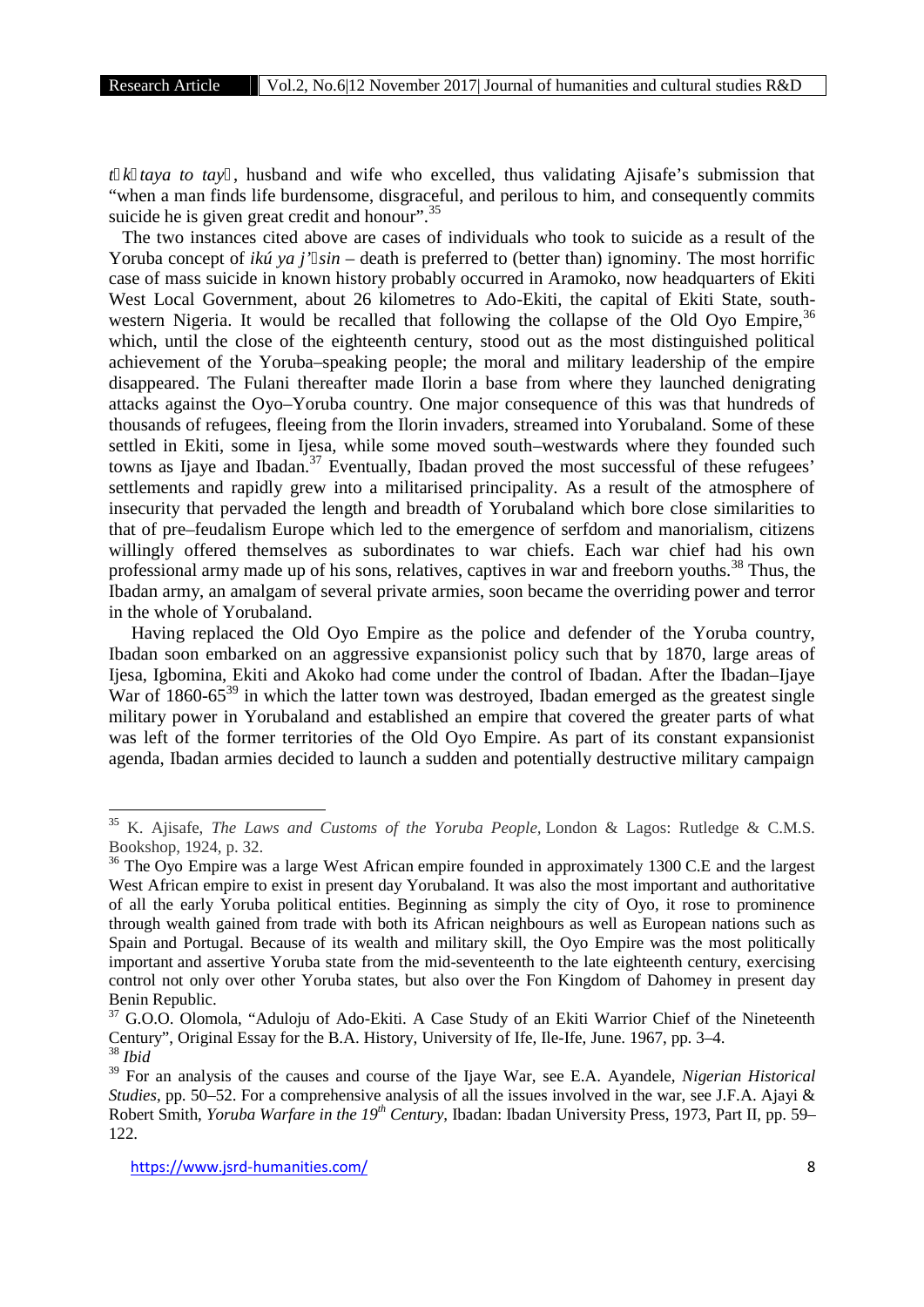against Aramoko in 1854 but the latter got winds of the planned attack.<sup>40</sup> As pointed out above, by the date of the planned attack, no army in Yorubaland matched that of Ibadan. The options were therefore very clear to Aramoko – to surrender to Ibadan imperialism without lifting a finger or put up some resistance and be fatally crushed. Both options however had their consequences: while the former may save the community from Ibadan military siege and heavy causalities; it would turn Aramoko into *eru* (slave) of Ibadan with the full implications of that status. On the other hand, an Aramoko–Ibadan military clash would, for the former, be as devastating as the United States' atomic bombardment of Hiroshima and Nagasaki during the Second World War. Yet, Aramoko's military class felt that its honour and integrity were at stake. Consequently, the traditional military class known as *ipaye* summoned all age grades in Aramoko to a meeting and informed them of the planned invasion of the town by Ibadan warriors. The leader of the *ipaye* asked his colleagues if they wanted to become slaves to Ibadan: " *e f' ru* 'Badan?" Almost with one accord, the *ipaye* sang thus:

*Ipaye ogun gb' na oko*; *Ipaye*, military defeat is steering us in the face along our farm paths; *Ipaye, ogun gb' na ja o*; *Ipaye*, military defeat is steering us in the face along our market paths; *K'ogun ba gb' na oko*; If military defeat is steering us in the face along our farm paths; *K'ogun ba gb' na ja*; And military defeat is steering us in the face along our market paths; *Ogun m gb' na run o*. There is no threat of military defeat on the way to heaven.

With one accord, 1,500 *ipayes* and their supporters killed themselves that day. Thereafter, the Ibadan army never contemplated or carried out military campaign against Aramoko. Thus, imminent military defeat was one of the factors that popularised and practicalised the Yoruba construct of *iku ya'j sin* in traditional Yoruba societies.

Another important cause of suicide in Yoruba traditional societies was *ayipada* – sudden change in fortunes. There were two types: *ayipada si rere* (positive change of fortunes) and *ayipada si buburu* (negative or undesirable change of fortunes). An example of the former is when a hitherto poor or unknown person gained wealth and prestige through bravery or hard work and became renowned. This is what the Yoruba call *ayipada talaka*. On the other hand, *ayipada olowo* or*ayipada alagbara* is when, for any reason or reasons, a hitherto renowned, wealthy or powerful individual suffered severe setbacks such that his wealth, affluence or influence considerably diminished or completely faded away. This is the context within which the death (by suicide) of a deposed *oba* (king) in Yorubaland should be understood. This is also the context within which the death of Efunsetan Aniwura should be conceptualised and understood. Efunsetan Aniwura's date of birth remains uncertain, but she must have been born around 1790s She was the son of an Egba farmer, Ogunrin, a native of Egba Oke-Ona. She rose to become the *Iyalode* of Ibadan. She was probably the first woman to set up a flourishing agrarian economy that employed no fewer than 2000 men and women and probably the richest

<sup>40</sup> Interview with Elegbeleye Sodipo, 89, No. 6, Upetu Street, Aramoko Ekiti, 23 November 2008. Elegbeleye, now late, was a very proficient traditional historian of Aramoko Ekiti. Isola Olomola also confirmed and made reference to this episode.

https://www.jsrd-humanities.com/ 9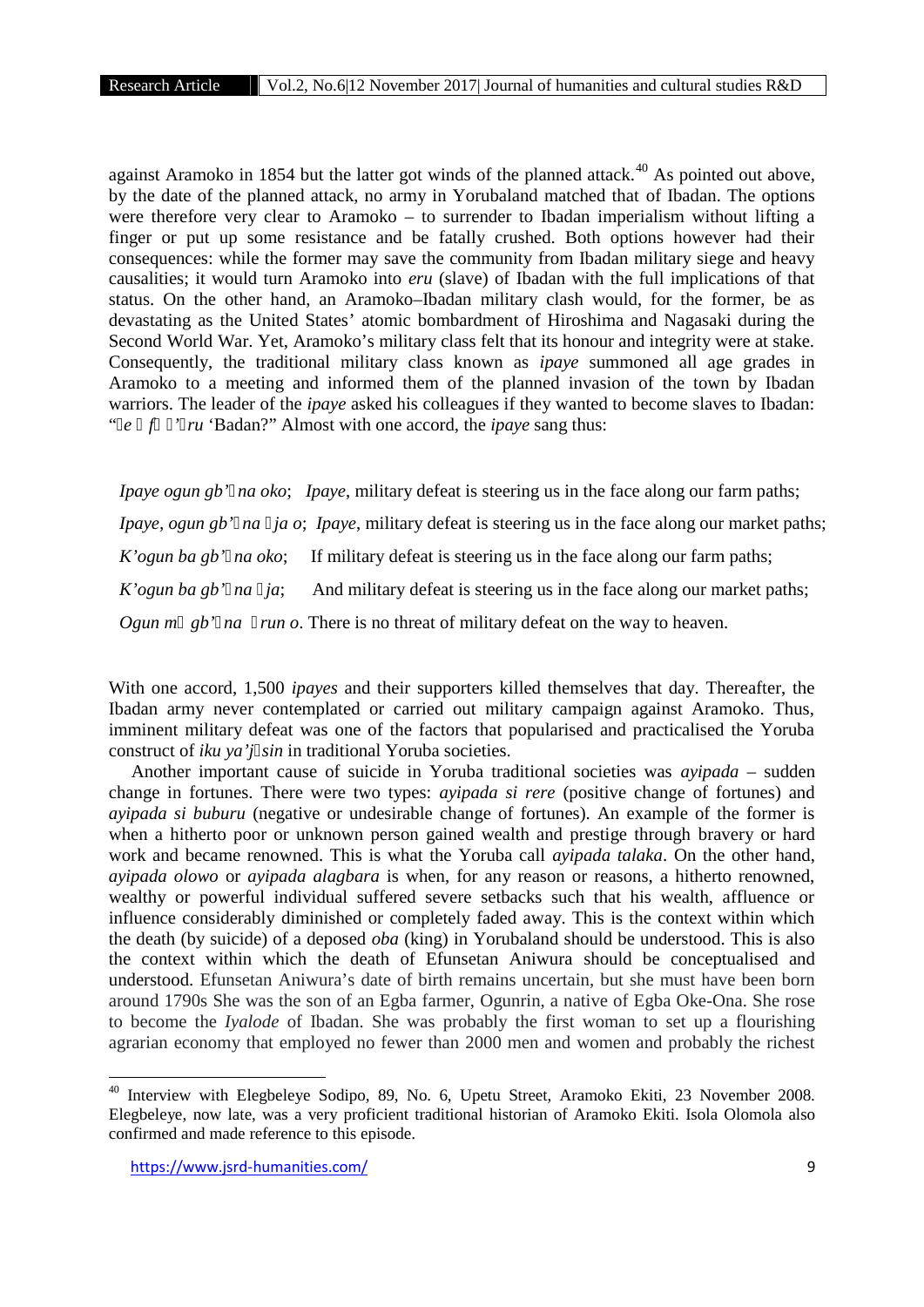person in the whole of the Yoruba interior in about the late 1870s but she had no child after several years of marriage. Unfortunately, her only daughter died in 1860 during child birth. Having lost her only daughter, she probably went into recluse and became suspicious of life and living. She even became an atheist, ignoring all the gods wondering why she should lose her only daughter. She therefore ordered that none of her slaves (workers) must be pregnant or bear children. One of them eventually became pregnant and was subsequently executed on the order of Efunsetan. *Aare* Latoosa, the political head of Ibadan, thereafter ordered that Efunsetan be brought to justice but she poisoned herself by hemlock rather than being humiliated.<sup>41</sup>

### **Individualism and suicide in Yoruba contemporary society**

I am myself; you are yourself; we are two distinct persons, equal persons. What you are, I am. You are a man, and so am I. God created both, and made us separate beings. I am not by nature bound to you, or you to me. Nature does not make your existence depend upon me, or mine to depend upon yours. I cannot walk upon your legs, or you upon mine. I cannot breathe for you, or you for me; I must breathe for myself, and you for yourself. We are distinct persons, and are each equally provided with faculties necessary to our individual existence. In leaving you, I took nothing but what belonged to me, and in no way lessened your means for obtaining an *honest* living. Your faculties remained yours, and mine became useful to their rightful owner<sup>42</sup> – Fredrick Douglass

With the arrival of the missionaries closely followed by the colonial overlords and the subsequent imposition of colonial rule on Africa, different ideologies and philosophies about human relations such as individualism and Marxism came into being. As Olomola has pointed out, constituents of Yoruba culture which conflicted with the Euro–Christian culture of the British were swept away. Modern industrialization gradually set in during and after colonial rule and the attendant increment in geographical and social mobility led to the gradual but steady breakdown of Yoruba communalism and hospitality. Consequently, communalism or collectivism gave way to individualism; the 'we' spirit gave way to egoism; hospitality gave way to meanness and help, which came in quanta far in excess of what was required before, ceased. This bred unemployment and lack of proper integration of the depressed members of the society. Unmanageable depression thus set in.

While not attempting to venture into the debate on philosophical individualism, <sup>43</sup> 'individualism' in the context of this study refers to moral, political or social concept that stresses human independence and the importance of individual self–reliance and liberty. It opposes most external interference with an individual's choices, whether by society, the state or any other group or institution, and also opposes the view that tradition, religion or any other form of external moral standard should be used to limit an individual's choice of actions. According to

<sup>41</sup> For a detailed discussion of the life and times of Efunsetan Aniwaura, see S.A. Akintoye, *A History of the Yoruba People*, Dakar: Amalion Publishing, 2014.

<sup>42</sup> Craig Biddle, "Individualism vs. Collectivism: Our Future, Our Choice", *The Objective Standard*, Vol. 7, No. 1, Spring 2012, p. 10.

Like socialism and communism, individualism is a nineteenth-century concept. For a detailed examination of the concept, see Steven Lukes, "The Meanings of Individualism". *Journal of the History of Ideas*, Vol. 32, No. 1 (January–March, 1971), pp. 45–66. For another detailed philosophical analysis of its features and forms, see Craig Biddle, pp. 3–17.

https://www.jsrd-humanities.com/ 10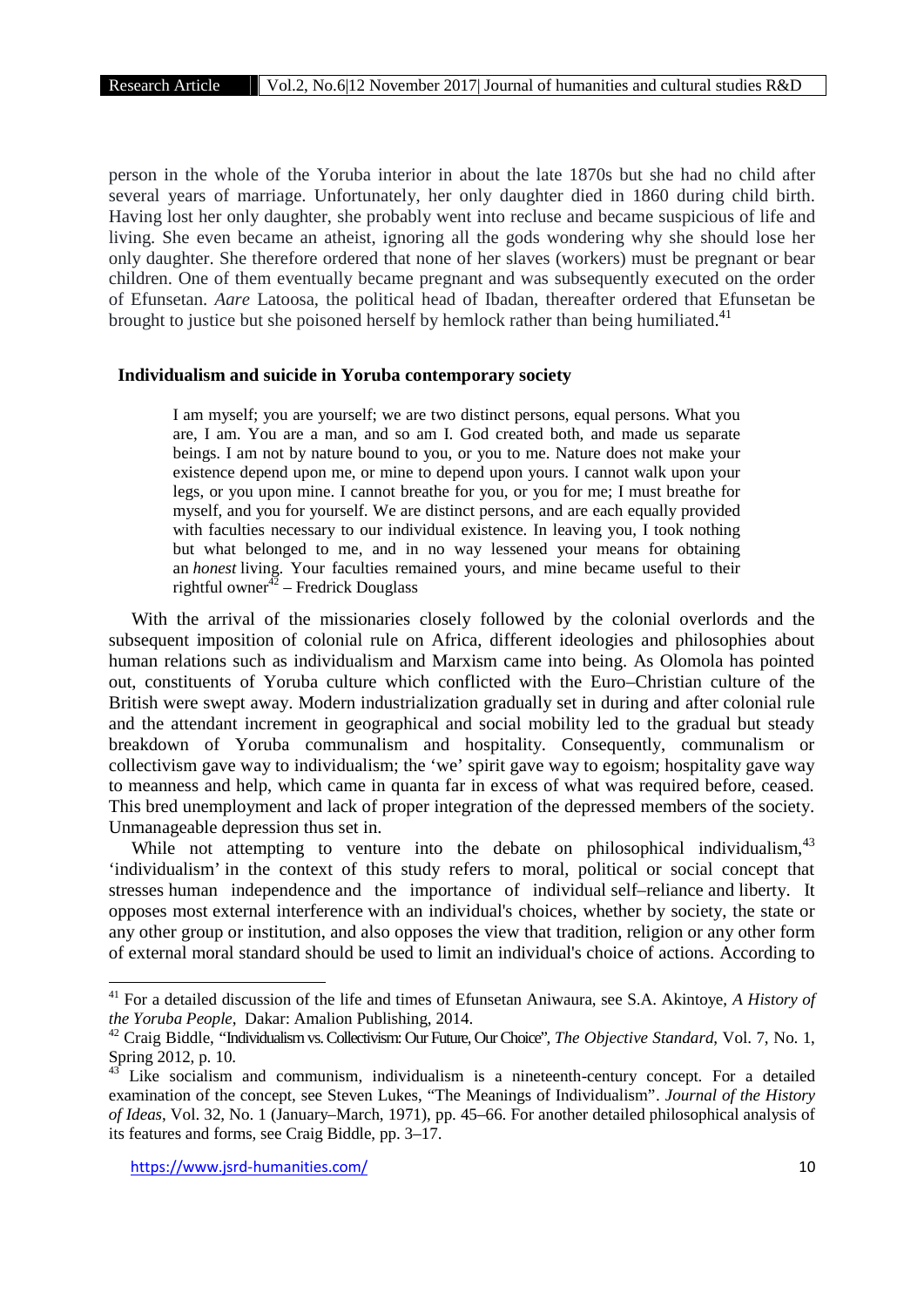Police sources, there were 83 suicide and 17 attempted suicide cases in Nigeria between 1989 and 1994.<sup>44</sup> In recent times however, Nigerians have been inundated with enormous economic/financial stress, pervading poverty and hopelessness. Unemployment has kept skyrocketing beginning from when many multinational corporations and manufacturing firms started relocating from Nigeria to other African countries with relatively stable power supply and economic policies.<sup>45</sup> This resulted into massive job losses and hundreds of thousands of breadwinners suddenly found themselves jobless. Particularly those in age bracket 45–55 years most of who are well educated and skilled but were swept off their desks in the wake of massive retrenchments in the banking and finance sector, the public service, the media and other establishments. Yet, these are the people whose children are in tertiary institutions; whose children are ripe for marriage; who are repaying mortgages on their houses and whose parents depend upon for care and support. Crushing and unbearable life challenges are part of what the Yoruba refer to as *sin* (ignominy or ridicule) which, in their reckoning, are best terminated by death. It is therefore not surprising that in recent times cases of suicide have been growing in leaps and bounds among the Yoruba and in Nigeria generally.<sup>46</sup> Indeed, in his suicide note entitled 'iku ya jesin', an aluminium fabricator who died by suicide in Lagos said he was indebted to too many people hence his decision to commit suicide<sup>47</sup> bearing very close resemblance to that of Glenn and Patrica Scarpelli, the couple who died by suicide because they were unable to cope with what they called their 'financial spiral'<sup>48</sup>

## **Conclusion**

In Yoruba traditional societies, the communal spirit described in this study ensured that everyone had access to basic necessities of life so the question of *aye iya* in the context of not having food

<sup>44</sup> Abubakar Momoh, "Youth Culture and *Area Boys* in Lagos" in Attahiru Jega (ed.), *Identity Transformation and Identity Politics Under Structural Adjustment in Nigeria*, Uppsala & Kano, Nordiska Afrikainstitutet & The Centre for Research Documentation, 2000, p. 183. It must be pointed out that because of the stigma that is attached to suicide, it is generally under reported in Nigeria.

<sup>&</sup>lt;sup>45</sup> Nigeria's acute unemployment problem is a consequence of paucity of industries and the neglect of agriculture. Since the discovery of crude oil, successive Nigerian governments had paid mere lip service to the development of agriculture and the diversification of the country's economy. Industries like textiles, shoe, food, tyre, glass, rug, carpet, iron and steel, etc, which would have provided jobs for millions of Nigerians have either folded up or relocated elsewhere. The Nigerian Association of Chambers of Commerce, Industry, Mines and Agriculture, NACCIMA, estimated that in Lagos State alone, more than 9,000 businesses had either shut down or relocated to other countries in the last few years due to harsh operation environment, particularly power related problems. In a clearly conservative estimate, the Association pointed out that Nigeria requires a minimum of 85,000 megawatts (500 megawatts per one million people as against its paltry 3,400 or 20 megawatts per one million people) of electricity which the country presently generates to cope with the industrial and commercial needs of the country. See *The Guardian*, 5 April 2014.

<sup>46</sup> For a chronicle of some of these cases, see *The Guardian*, 28 March 2017 & *ThisDay*, 3 April 2017.

<sup>47</sup> *Punch,* 28 March 2012.

<sup>48</sup> *New York Post*, 28 July 2017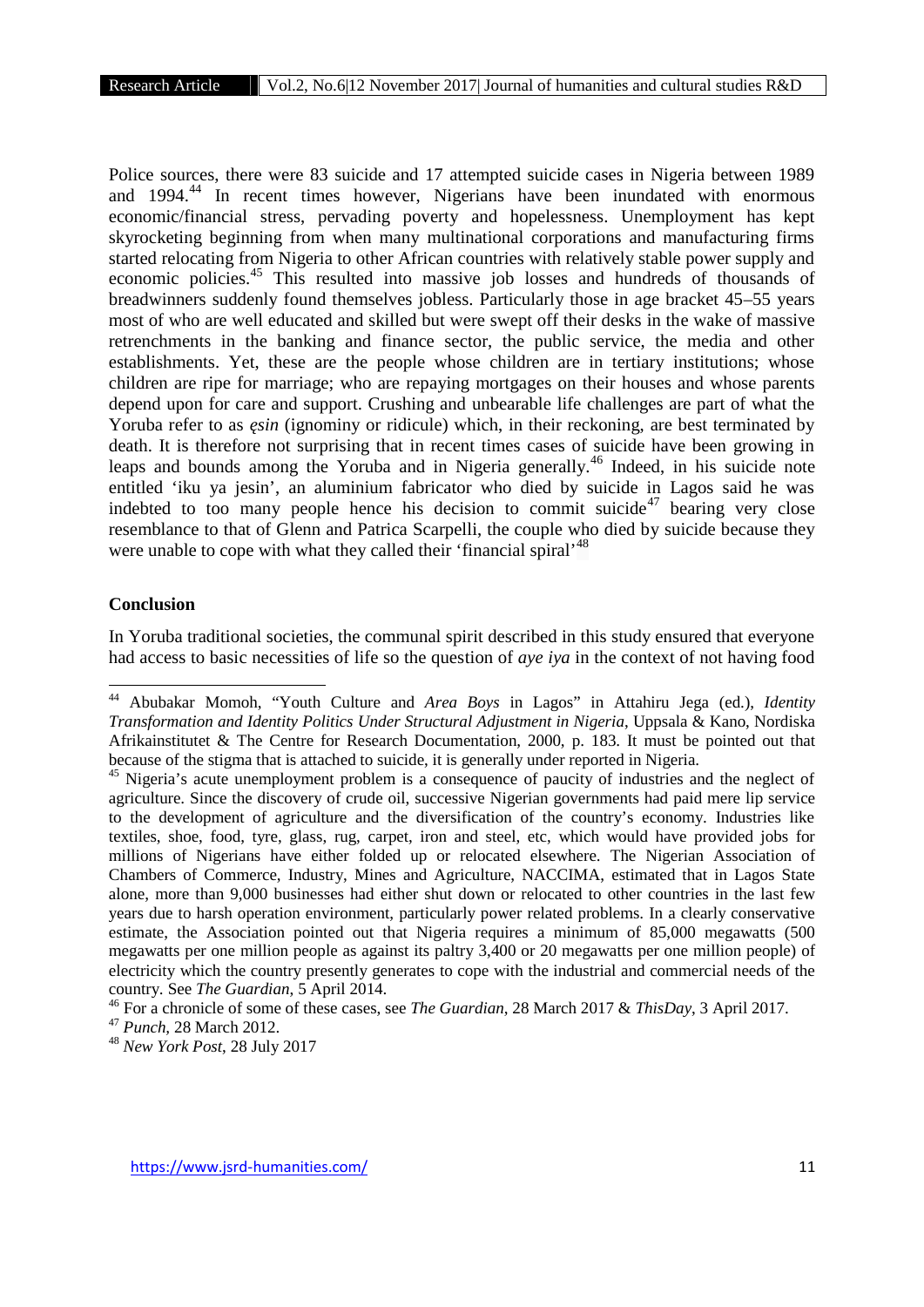or not finding someone to attend to one's needs, did not arise. Even the barren and men and women whose spouses pre-deceased them received affection, care and support in quanta far in excess of what was needed. But then, *aisan ti o gboogun* or *aisan sin* (incurable disease that brought public shame to the sufferer) and the desire to protect one's integrity and sanctity as shown in the cases mentioned above, led people in traditional Yoruba societies to die by suicide. However, the arrival of the Europeans and the introduction of western concepts and philosophies, particularly the concept of individualism, led to the breakdown of the Yoruba agelong traditions of hospitality and communalism which served as buffers against suicide in traditional Yoruba societies. This led to the neglect of the less privileged and vulnerable members of the society. Since help no longer came the way of the needy as it used to and since individualism expected members of the society to fend for themselves, live on their own resources, manage their circumstances, device strategies and means of coping with their misfortunes and be guided by their own instincts; cases of suicide increased. A watershed in the number of suicide cases among the Yoruba and Nigerians generally was reached with the unprecedented increase in socio-economic problems, particularly unemployment, dilutive wages and high cost of living beginning from the 1990s. These problems escalated as years passed. Indeed, the current pervasive economic recession, a fallout of successive Nigerian governments' culture of mismanagement, spendthrift and corruption, has rendered several hitherto successful breadwinners persona non grata in their families and society at large because of their inability to meet basic social and financial obligations; and having a cultural construct of *iku ya j' sin*, many of them have taken to suicide as a route of escaping from life's insufferable situations. Of course, today, because of pervasive moral laxity, except in very few cases, the Yoruba no longer heed the invitation to suicide for the same reasons for which their forbears heeded the call. At any rate, they still see suicide as a route of escape from *sin*, life insufferable situations or ignominy.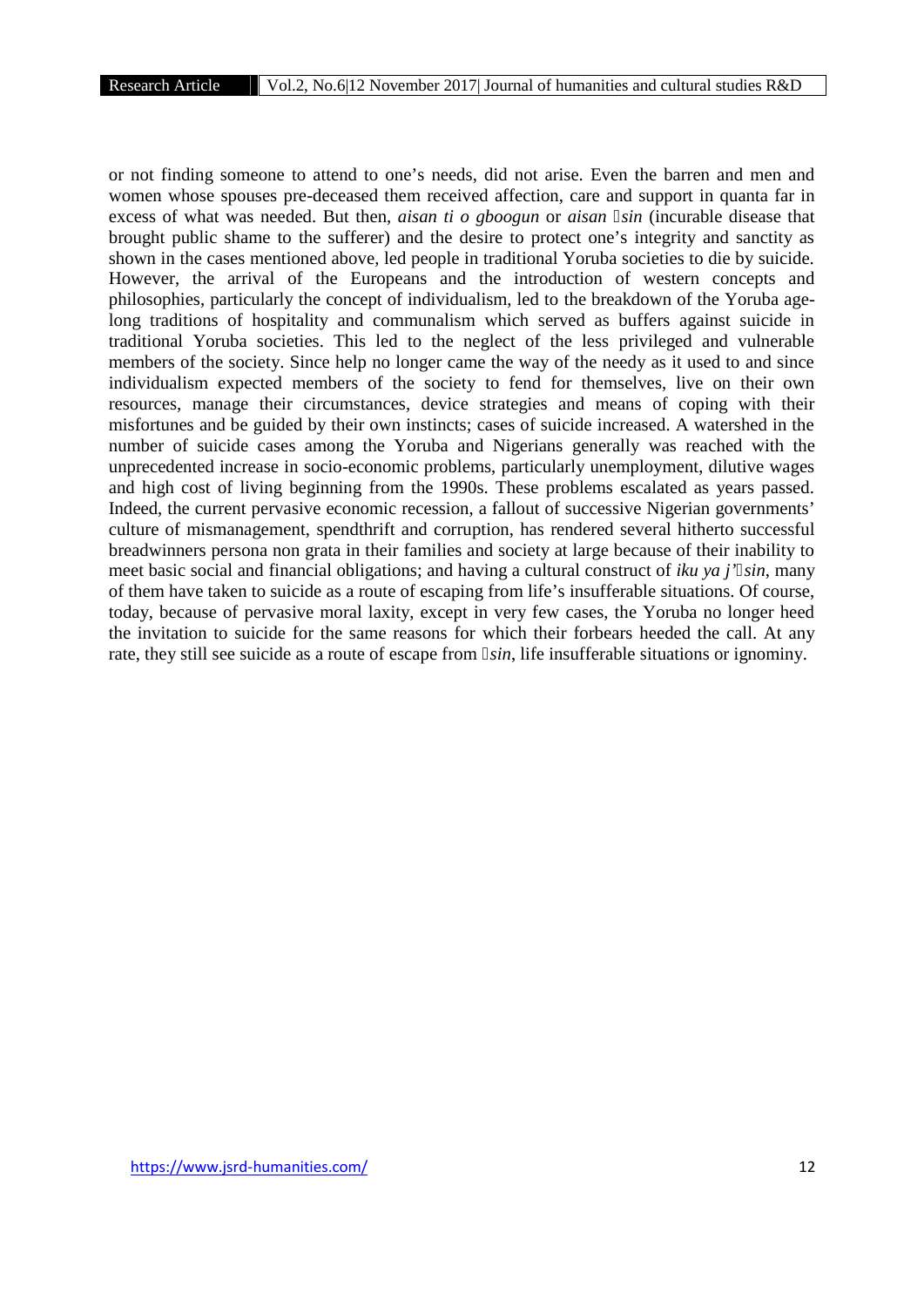#### **References**

## **Interviews**

- Adubiaro, Jinadu, a very prominent court historian in Ogbomoso, Oyo State, South–Western Nigeria. He was interviewed at Isiwo Street on 22 February 2007.
- Aribatise, Fatunla, 82, interviewed at Ire Ekiti, Ekiti State, South–Western Nigeria on 3 March 2008. Now late, he was a member of the Onire–in–Council.
- Ariwalogba, Adeboloye, 87, a prominent traditional historian in Ire Ekiti. Interviewed on 22 April 2007.
- Olomola, Gabriel Isola, 78, a specialist in the Yoruba history. He has more than twenty publications on various aspects of Yoruba history. He retired from the Obafemi Awolowo University, Ile Ife, as a Professor in 2005.
- Sodipo, Elegbeleye, 89, No. 6, Upetu Street, Aramoko Ekiti interviewed on 23 November 2008. Now late, Elegbeleye was a very proficient traditional historian of Aramoko Ekiti.
- Tiamiyu, Gbelebo, 78, a retired school principal but very proficient in Aramoko local history. He was interviewed at No. 21, Osemi Street, Aramoko Ekiti on 23 November 2008.

#### **Books**

- Ajayi, J.F.A. & Smith, Robert, *Yoruba Warfare in the 19th Century*, Ibadan: Ibadan University Press, 1973
- Ajisafe, K., *The Laws and Customs of the Yoruba People,* London & Lagos: Rutledge & C.M.S. Bookshop, 1924
- Akintoye, S.A., *A History of the Yoruba People*, Dakar: Amalion Publishing, 2014

Counts, Dorothy, "Suicide in Different Ages from a Cross-Cultural Perspective" in.Leenaars, A.A. ed.) *Life Span Perspectives of Suicide* , New York: Springer Science+Business Media, 1991

- Durkheim, Emily, *Suicide: A Study in Sociology* (translated by Spaulding, John A and Simpson, George), New York: The Free Press, 1979
- Farberow, N.L. (ed.) "Introduction", *Suicide in Different Cultures*, Baltimore & London: University Park Press, 1975
- Farberow, N.L. "Indirect Self-Destructive Behavior: Classification and Characteristics" in

Farberow, N.L (ed.), *The Many Faces of Suicide: Indirect Self-Destructive Behavior*,

New York: McGraw-Hill, 1980

Gonsalves, M.A. *Right and Reason: Ethics in Theory and Practice*, London: Merrill, 1986

Halbawachs, M. *Lee Causes du Suicide*, Alcon: Paris, 1930

McIntosh, J.L. *Research on Suicidology: A Bibliography,* Westport CT: Greenwood Press, 1985

Olomola, G.I, "Suicide in Yoruba Culture", *Africa: Revista do Centro de Estudos da USP*, 10, 1987..

- Shneidman, Edwin S. *Definitions of Suicide*, New York: John Wiley & Sons, 1985
- Shneidman, E.S., & Farberow, N.L. "Attempted and committed suicides". In E.S.

Shneidman et. al.. (eds.), *The Psychology of Suicide*, New York: Science House, 1970 Smith, Robert*, Kingdoms of the Yoruba* London: Methuen & Co. Ltd., 1976